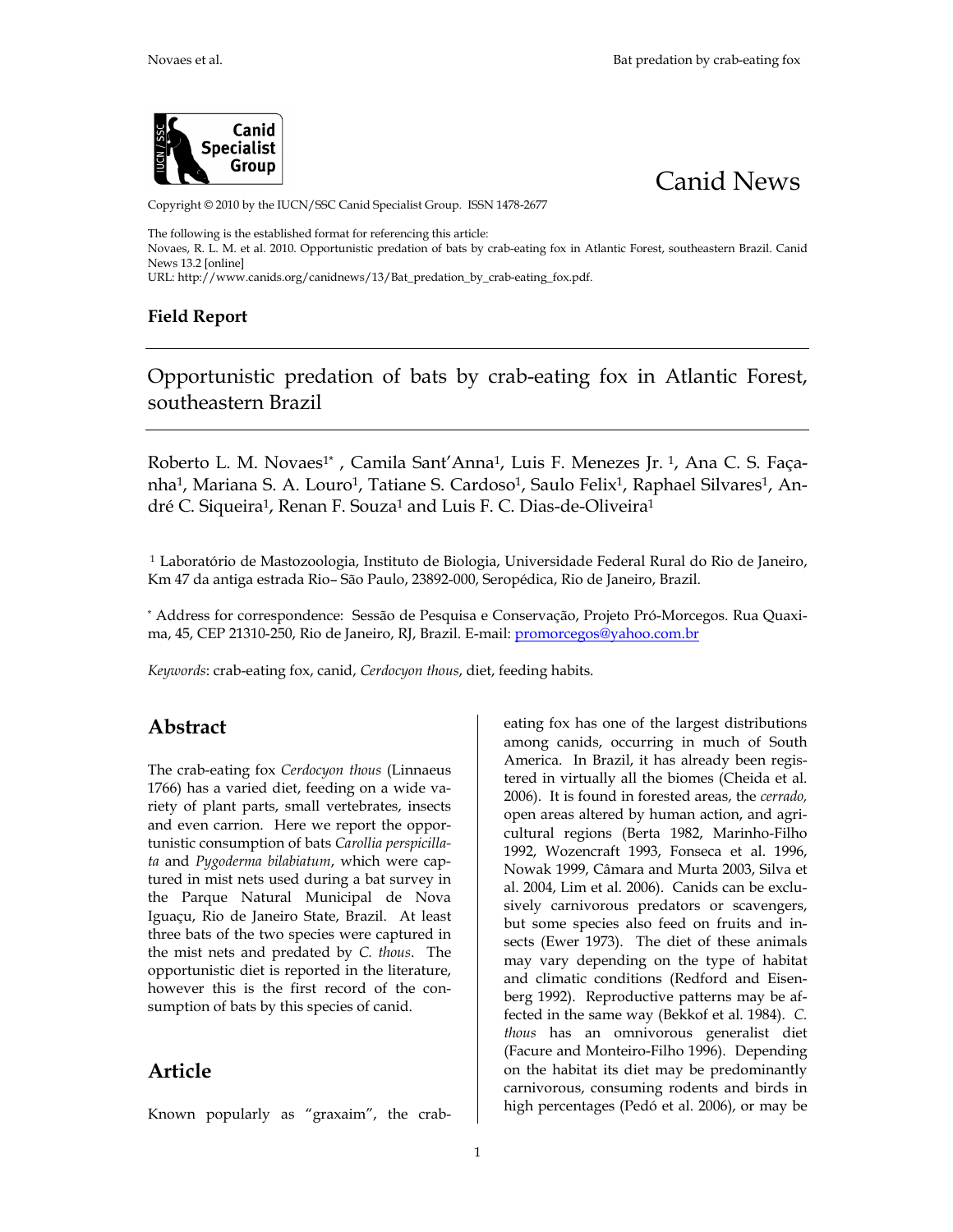frugivorous (mainly *Syagrus romazofianum* (Rocha et al. 2004, 2008), or even omnivorous, depending on available resources (Facure and Monteiro-Filho 1996). This paper reports the opportunistic consumption of bats by *C. thous*.

The opportunistic observations of predation were made in an urban fragment of Atlantic forest in the Parque Natural Municipal (PNM) de Nova Iguaçu. The PNM de Nova Iguaçu is located in the Baixada Fluminense, in the Gericinó-Mendanha massif between the municipalities of Mesquita, Nova Iguaçu and Rio de Janeiro, Rio de Janeiro State, Brazil. It has an area of approximately 1,100ha of Atlantic Forest, characterized by a Dense Rainforest Montana and Lower Montana (Veloso et al. 1991). The park is bordered by other conservation units in the same massif, with a total area of almost 5,000ha of Atlantic Forest in excellent condition. The region has an altitude range of 150m at the entrance of the park to 965m at the highest point, the peak of Gericinó-Mendanha (SEMUAM 2001).

Since June 2008, research on the species diversity and feeding ecology of bats has been conducted in the PNM de Nova Iguaçu by the staff of Projeto Pró-Morcegos / UFRRJ. Bats are captured by placing eight to ten Zootech® mist nets  $(6-$ ,  $9-$  and  $12 \times 3m$ ) in trails, forest edges, clearings and water courses. The mist nets are weighted between 18:00hrs to 06:00hrs the following day to ensure that the lower line remains at 0.5m above the ground and the upper line more than 3.5m above the ground. The nets are inspected approximately every 30 minutes.

Between 15-16 August 2009, at least three individuals of *C. thous* were sighted in the areas where the mist nets were weighted. On 15 August, 2009 at 10:48hrs a male bat *Pygoderma bilabiatum* (Wagner 1843) (Family Phyllostomidae) was found dead in the mist net with signs of abrasion on his legs and a bleeding nose. The animal was trapped in the mist net about 1.2m above the ground. Two large holes were found in the same mist net. On the same day at 02:12hrs a male fox was observed removing a bat from the mist net with its mouth. The fox was balancing on its hind legs and biting the mist net, trying to remove the bat. On our approach the fox ran towards the forest edge, taking the bat that was trapped in the net. On 16 August 2009 at 16:08hrs, a pair

of foxes was observed attacking a bat stuck in the mist net, approximately 0.7m above the ground. The pair remained at the mist net until the approaching researchers were less than two metres from them. At the mist net we found the wing (arm and forearm) of an individual bat *Carollia perspicillata* (Linnaeus 1758), and two large holes in the net where the bat had been.

Although *C. thous* has a generalist diet, energy gain is low (Facure 1996), and in some areas, this species has a predominantly carnivorous diet (Pedó et al. 2006). However, it is possible that bats are not common in their diet, as they would not normally encounter them. Most studies indicate that rodents represent the most commonly consumed vertebrates, and are most frequently encountered by *C. thous* (Facure and Monteiro-Filho 1996). However, carcasses are also a common resource (Bisbal and Ojasti 1980; Facure and Monteiro-Filho 1996). Therefore, under natural conditions the consumption of bats by foxes would only occur if the foxes encountered bat carcasses on the ground.

In general, canids are not considered as potential predators of bats, which are mainly consumed by birds of prey (Twente 1954, Vernier 1994) and snakes (Martins and Oliveira 1998, Esbérard and Vrcibradic 2007), although they may also be consumed by primates, felids, opossums, rodents and other bats (Wroe and Wroe 1982, Gardner et al. 1992, Fischer et al. 1997, Souza et al. 1997, Fellers 2000). Opportunistic predation of bats caught in mist nets has been recorded for other mammal species with generalist habits, such as the white-eared opossum *Didelphis albiventris* Lund, 1840 (Gazarini et al. 2008) and the omnivorous bat *Phyllostomus hastatus* (Pallas 1767) (Oprea et al. 2006).

Therefore, it is clear that *C. thous* has a generalist and opportunistic diet, which corroborates with the cited literature. Its diet may also include bats, although these are not live-caught.

## **References**

Bekoff, M., Daniels, T.J. and Gittleman, J.L. 1984. Life history patterns and the comparative social ecology of carnivores. *Annual Revi-*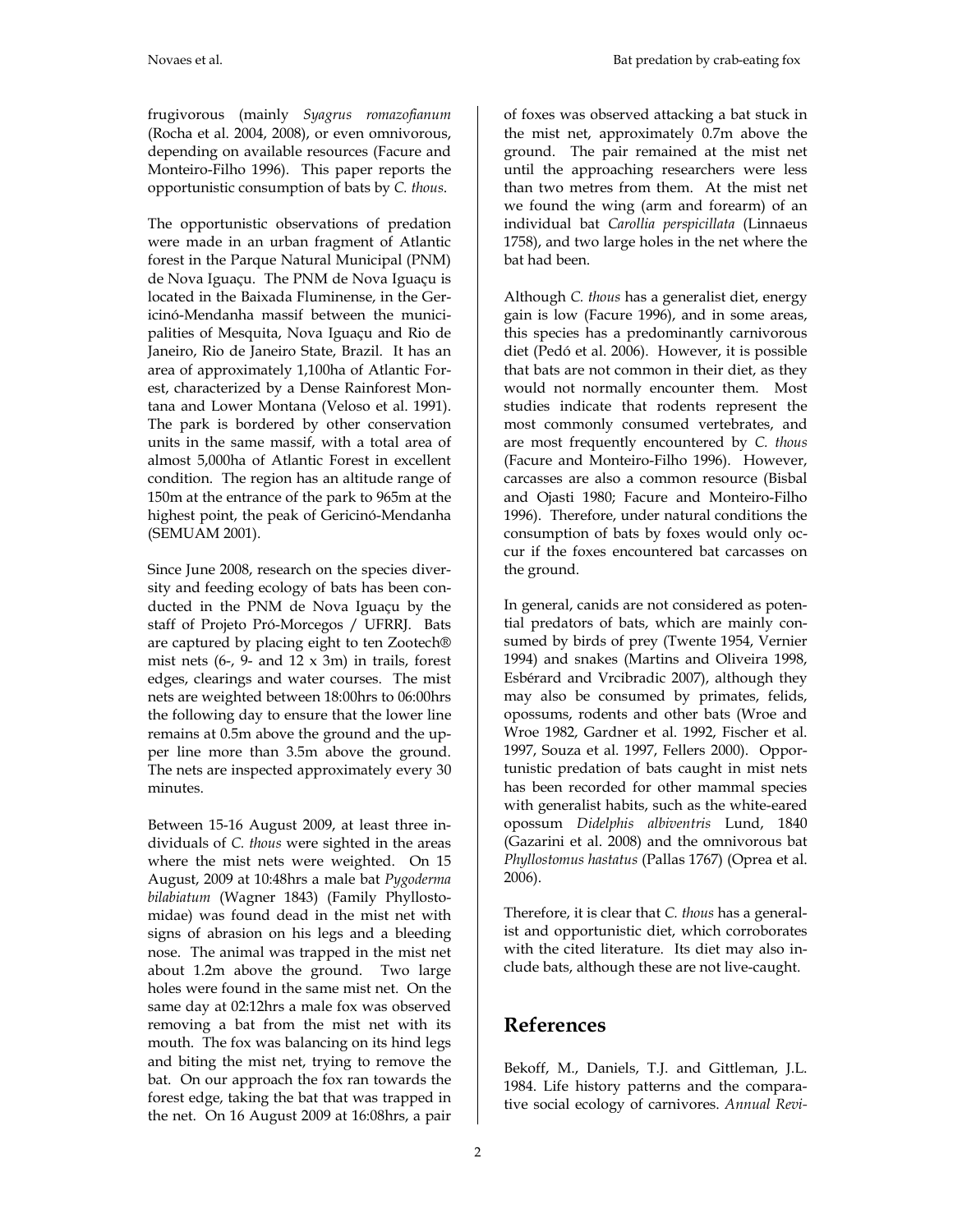*sion in Ecology and Systematic* 15: 191-232.

Berta, A. 1982. *Cerdocyon thous*. Mammalian species 186: 1-4.

Bisbal, F. and Ojasti, O. 1980. Nicho trofico del zorro *Cerdocyon thous* (Mammalia, Carnivora). *Acta Biologica Venezuelana* 10 (4): 469-496.

Câmara, T. and Murta, R. 2003. *Mamíferos da Serra do Cipó*. Editora PUC-Minas & Museu de Ciências Naturais, Belo Horizonte. 129p.

Cheida, C.C., Nakano, E., Fusco-Costa, R., Rocha-Mendes, F. and Quadros, J. 2006. Ordem Carnívora, pp. 231-275. In: Reis, N.R., Peracchi, A.L., Pedro, W.A. and Lima, I.P. (Eds.). *Mamíferos do Brasil*. Editora da Universidade Estadual de Londrina.

Esbérard, C.E.L. and Vrcibadic, D. 2007, Snakes preying on bats: new record from Brazil and a review of recorded cases in the Neotropical region. *Revista Brasileira de Zoologia* 24: 848-853.

Ewer, R.F. 1973. *The Carnivores*. Cornell University, New York, USA. 494p.

Facure, K.G. 1996. *Ecologia alimentar do Cachorro-do-Mato,* Cerdocyon thous *(Carnivora-Canidae), no Parque Florestal do Itapetinga, Município de Atibaia, Sudeste do Brasil*. Dissertação de Mestrado. Universidade Estadual de Campinas. 61p.

Facure, K.G. and Monteiro-Filho, E.L.A. 1996. Feeding habits of the Crab-eating fox, *Cerdocyon thous* (Carnivora, Canidae), in a suburban area of Southeastern Brazil. *Mammalia* 60(1): 147-149.

Fellers, G.M. 2000. Predation on *Corynorhinus townsendii* by *Rattus rattus*. *The Southwestern Naturalist* 45: 1-4.

Fischer, E., Fischer, W. Borges, S. Pinheiro, M.R. and Vicentini, A. 1997. Predation of *Carollia perspicillata* by *Phyllostomus* cf. *elongatus* in Central Amazonia. *Chiroptera Neotropical* 3: 67- 68.

Fonseca, G.A.B., Herrmann, G., Leite, Y.L.R., Mittermeier, R.A., Rylands, A.C. and Patton, J.L. 1996. *Lista anotada dos mamíferos do Brasil*. Nº4. Conservation International & Fundação Biodiversitas, Belo Horizonte. 38p.

Gardner, A.L., Handley, C.O. and Wilson, D.E. 1992. Survival and relative abundance. In: Handley, C.O., Wilson, D.E and Gardner, A.L. (Eds.). *Demography and Natural history of the common fruit bat,* Artibeus jamaicensis *on Barro Colorado Island, Panama*. Smithsonian Contributions to Zoology, Washington D.C., USA.

Gazarini, J., Brito, J.E.C. and Bernardi, I.P. 2008. Predações oportunisticas de morcegos por *Didelphis albiventris* no sul do Brasil. *Chiroptera Neotropical* 14(2): 408-411.

Lim, B.K., Engstrom, M.D. and Ochoa, J.G. 2006. *Preliminary checklist of the mammals of the Guianas Shield (Venezuela: Amazonas, Bolivar, Delta, Amacuro, Guyana; Surinam; French Guiana)*. Biodiversity Program, Smithsonian Instituition, Washington D.C., USA.

Marinho-Filho, J. 1992. Os mamíferos da Serra do Japi. In: Morellato, C. (Org.). *Historia Natural da Serra do Japi: Ecologia e preservação de uma área florestal do sudeste do Brasil*. Campinas, Editora da UNICAMP, FAPESP. p.264-286.

Martins, M. and Oliveira, M.E. 1998. Natural history of snakes in forest of Manaus region, Central Amazonia, Brazil. *Herpetological Natural History* 6: 78-150.

Nowak, R.M. 1999. *Walker's mammals of the world*. 6th Ed. The Johns Hopkins University Press, Baltimore, USA. 836p.

Oprea, M., Vieira, T.B., Pimenta, V.T., Mendes, P., Brito, D., Ditchfield, A.D., Knegt, L.V. and Esbérard, C.E.L. 2006. Bat predation by *Phyllostomus hastatus*. *Chiroptera Neotropical* 12(1): 255-258.

Pedó, E., Tomazzi, A.C., Hartz, S.M. and Christoff, A.U. 2006. Diet of crab-eating fox, *Cerdocyon thous* (Linnaeus) (Carnivora, Canidae) in a suburban area of southern Brazil. *Revista Brasileira de Zoologia* 23(3): 637-641.

Redford, K.H. and Eisenberg, J.F. 1992. Mammals of the Neotropics. 2 Ed. University of Chigaco, Chicago, USA. 450p.

Rocha, V.J., Aguiar, L.M., Silva-Pereira, J.E., Moro-Rios, R.F. and Passos, F.C. 2008. Feeding habits of the crab-eating fox, *Cerdocyon thous*